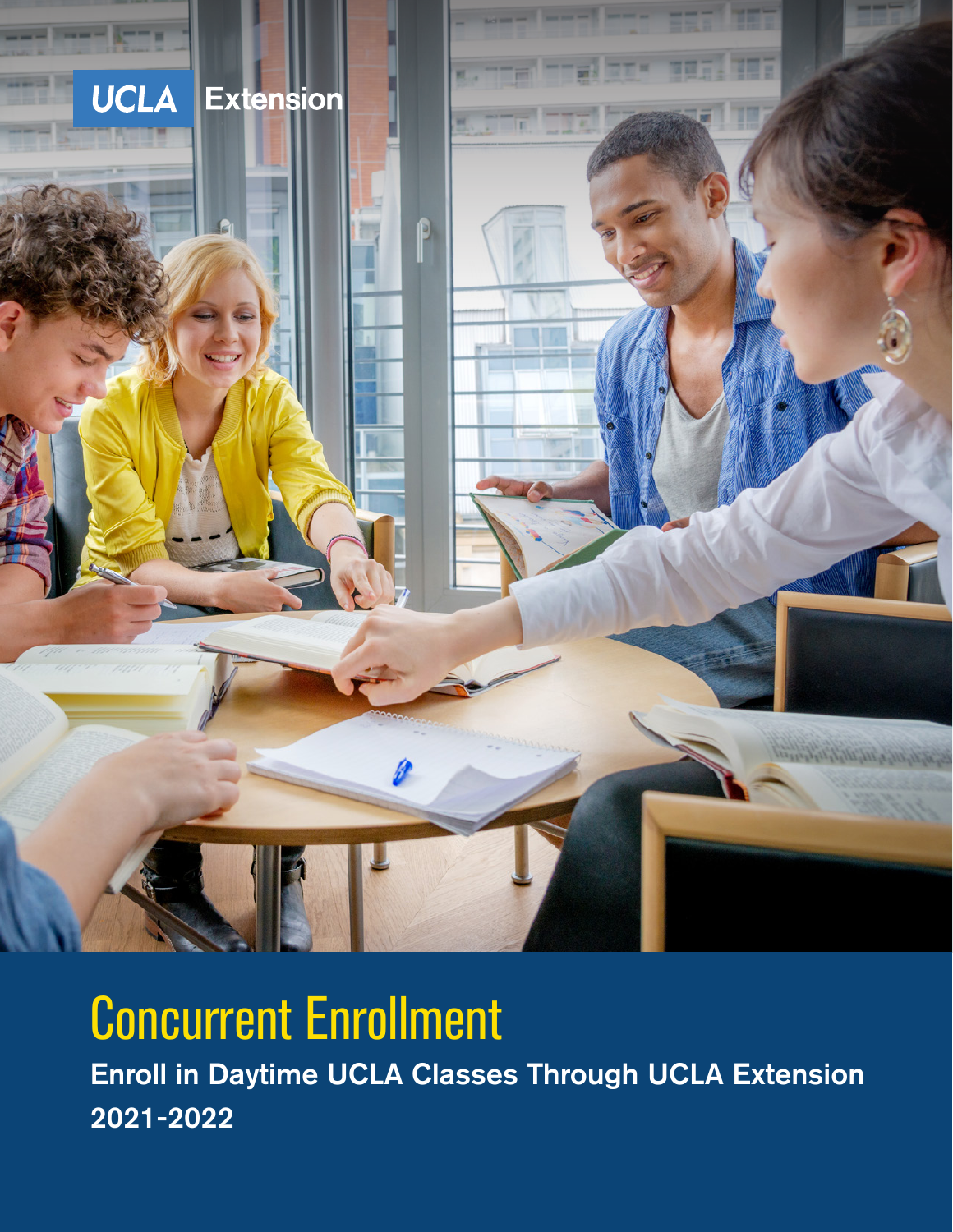# What is Concurrent Enrollment?

Concurrent Enrollment is the process through which "non-UCLA" students may attend daytime classes at UCLA.

## Are all UCLA classes open to Concurrent Enrollment students?

Opportunities to take UCLA regular session daytime courses are available to the public in Fall, Winter, and Spring Quarters on a limited basis through UCLA Extension's Concurrent Enrollment program. After all matriculated UCLA students have been accommodated, Extension students may enroll if space is available, and the instructor/department consents. To obtain consent, students should be prepared to demonstrate the following eligibility: for lower-division instruction (courses numbered 1-98), high school graduation with a "B" average or one year of college is required, or presentation of special attainments (i.e., a superior high school record, special competence in a particular subject matter area, or other recognized criteria); in the upper division (100-199), two years of college or consent of instructor based on special attainments. A GPA of 2.0 or higher in all baccalaureate-level instruction must be maintained at Extension to remain eligible. For any graduate and professional level concurrent enrollment, evidence of a BA/BS degree from an accredited college/university is required.

Concurrent enrollment is not permitted in any courses offered through the School of Law, School of Medicine, School of Nursing, Dentistry, School of Public Health or the School of Theater, Film, and Television. Enrollment in courses through the School of Engineering requires that the student present proof of a Bachelor of Science degree in Engineering, Physics, Chemistry, or Mathematics. Special requirements or limitations by other schools or departments are listed on the Concurrent Enrollment application form.

UCLA students who are on leave or under academic dismissal from UCLA and who wish to take Extension courses to satisfy degree requirements should consult with their college or school prior to enrollment in any class in order to ensure compliance with university regulations. Units earned through concurrent enrollment without approval may make you ineligible for a degree from UCLA and UCLA students will not receive transfer credit for any Extension course taken during a regular quarter while in residence at UCLA without prior approval from their college or school.



# What is the first step in planning my course schedule?

Consult the UCLA Schedule of Classes, available online only. To plan your schedule, check space availability, and view course descriptions visit **[registrar.ucla.edu/](https://www.registrar.ucla.edu/academics/course-descriptions)academics/course-descriptions**.

## How do I enroll?

- 1. To start the enrollment process, visit our UCLA Extension Concurrent Enrollment webpage at **[uclaextension.edu/how-enroll/concurrent-and](https://www.uclaextension.edu/how-enroll/concurrent-and-cross-enrollment-programs)[cross-enrollment-programs](https://www.uclaextension.edu/how-enroll/concurrent-and-cross-enrollment-programs)** and submit a UCLA Concurrent Enrollment Application for review.
- 2. If the course requested is eligible for Concurrent Enrollment, you will receive an email with a digital copy of the Concurrent Enrollment Registration form to be completed via DocuSign. Subsequently, if the course requested is not eligible for Concurrent Enrollment, the student will receive an email notification that your application has been denied. Please allow 2-3 business days for a response to your online application.
- 3. After completing the DocuSign Registration form, be sure to follow up with the instructor in class. If it is a course which has additional requirements, follow those instructions instead. For a complete list of departments, reference the Approval Requirement section via our Concurrent Enrollment Homepage.
- 4. After all required approval signatures have been granted, the application will be marked completed. The student will then receive an approval email along with instructions on how to make payment. Be sure to check your spam/junk folder as well. Allow 2-3 business days after the form has been marked completed for the approval email to be sent.
- 5. To make payment please call our Enrollment Center at (800) 825-9971 EXT 601 or visit our UCLA Extension Gayley Center at 1145 Gayley Ave., Los Angeles, 90024.
- 6. Courses numbered 89, 189HC, 195, 196, 197, 198, and 199 require completion of a course contract and approval of the faculty member. Upper-division tutorials (Courses 195-199) require an additional approval from the department chair. Research and Independent Study in engineering, medicine, life sciences, and physical sciences also require completion of the Environmental Health & Safety (EH&S) course, Laboratory Safety Fundamental Concepts. Visit **[worksafe.ucla.edu](https://worksafe.ucla.edu/ability/Programs/Standard/Control/elmLearner.wml?portalid=Learnerweb)** to complete the online training module. Registration is mandatory for training and Proof of Completion will be required at the time of enrollment.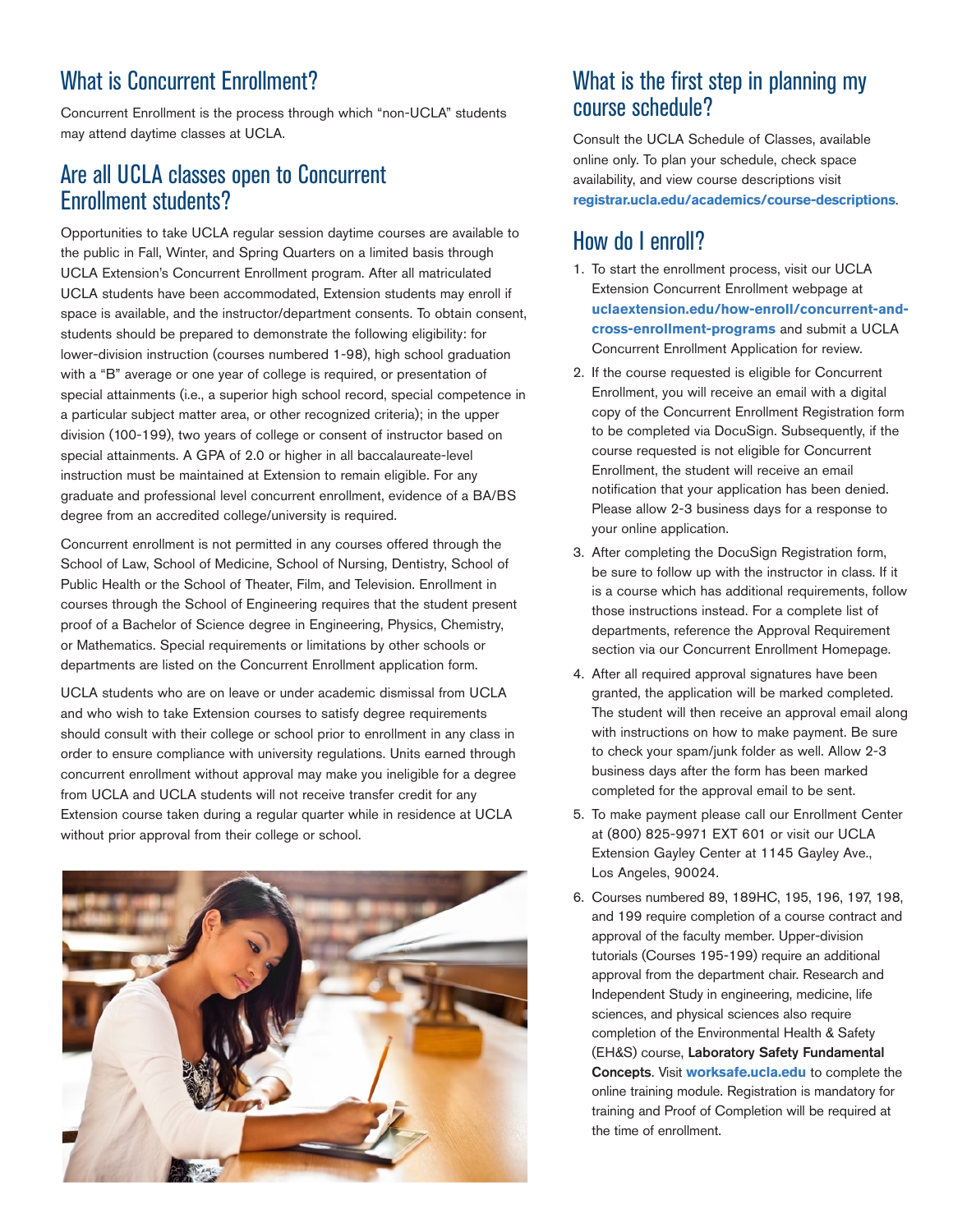## How much does it cost?

| Concurrent Enrollment Fees* - Fall 2021 (Fees for Winter 2022 and Spring 2022 may be subject to change)                                                                                                     |                |               |          |  |
|-------------------------------------------------------------------------------------------------------------------------------------------------------------------------------------------------------------|----------------|---------------|----------|--|
| Please note:                                                                                                                                                                                                | Units          | Undergraduate | Graduate |  |
| Some courses carry additional fees for labs or<br>other materials.<br>Special reduced fees apply for cross-enrollment students.<br>Please see the general information section below for<br>further details. | 6              | \$2,418       | \$2,772  |  |
|                                                                                                                                                                                                             | 5              | \$2,015       | \$2,310  |  |
|                                                                                                                                                                                                             | 4              | \$1,612       | \$1,848  |  |
|                                                                                                                                                                                                             | 3              | \$1,209       | \$1,386  |  |
|                                                                                                                                                                                                             | $\overline{2}$ | \$806         | \$924    |  |
|                                                                                                                                                                                                             |                | \$403         | \$462    |  |

*\*These fees do not apply to students enrolled in special programs. Additional fees for courses with labs: Chemistry courses 1-98 add \$90; Chemistry courses 100-199 add \$350; MIMG courses add \$90.*

| Open Door/Concurrent Enrollment Calendar for the 2021-2022 Academic Year                                                                                                                             |                                 |                               |                             |  |  |
|------------------------------------------------------------------------------------------------------------------------------------------------------------------------------------------------------|---------------------------------|-------------------------------|-----------------------------|--|--|
|                                                                                                                                                                                                      | <b>Fall 2021</b>                | Winter 2022                   | Spring 2022                 |  |  |
| <b>QUARTER BEGINS</b>                                                                                                                                                                                | Monday, September 20            | Monday, January 3             | Wednesday, March 23         |  |  |
| <b>INSTRUCTION BEGINS</b><br>Visit the Concurrent Enrollment web page for<br>Application dates and deadlines.                                                                                        | Thursday, September 23          | Monday, January 3             | Monday, March 28            |  |  |
| ENROLLMENT/REFUND<br>Last day to pay fees.*<br>Last day to request refund.                                                                                                                           | Friday, October 8               | Monday, January 21            | Friday, April 8             |  |  |
| <b>INSTRUCTION ENDS</b><br>Last day to withdraw or change credit status. Requests<br>for withdrawals received past this date will require<br>confirmation by instructor of non-compliance of course. | Friday, December 3              | Friday, March 11              | Friday, June 3              |  |  |
| <b>FINAL EXAMS</b>                                                                                                                                                                                   | Monday-Friday,<br>December 6-10 | Monday-Friday,<br>March 14-18 | Monday-Friday,<br>June 6-10 |  |  |
| <b>QUARTER ENDS</b>                                                                                                                                                                                  | Friday, December 10             | Friday, March 18              | Friday, June 10             |  |  |

*\*Late enrollment (fourth week) will be subject to a \$50 late enrollment fee. Prior approval required, no enrollment after the fourth week of the term.*

#### **Refund Policy**

Requests for refund must be made by the refund end of the study list deadline. Exceptions to this policy will be considered only under the most unusual circumstances and upon receipt of petitions describing the circumstances (along with all appropriate documentation). These should be sent to Refunds, UCLA Extension, P.O. Box 24901, Los Angeles, CA 90024-0901 or to **[refundexceptions@uclaextension.edu](mailto:refundexceptions@uclaextension.edu)***.* A minimum administrative fee of \$50 will be withheld from all refunds. UCLA campus departments may also withhold additional fees for laboratory, material, or department costs.

## Are my classes transferable to UCLA?

Undergraduate classes (XLC 1-199) are transferable for unit, subject credit, and grade point average (GPA) in the college of Letters and Sciences, the School of Arts and Architecture, and the School of Nursing at UCLA.

XLC 200-299 and XLC 400-499 are UCLA regular session graduate-level courses. Units earned at the graduate level through Concurrent Enrollment will not provide advanced standing to students who are subsequently admitted to degree programs through UCLA's Graduate Division. (Certain course requirements for advanced degrees may be waived, but only with the approval

of the Graduate Division on the recommendation of the student's department at the time of admission.) XLC 500-series courses (doctoral-level seminars) are open to concurrent enrollment by petition only. The petition process takes approximately eight weeks and must be completed prior to enrolling in the class. For more information, contact the UCLA Extension Enrollment Center, 1145 Gayley Ave., Los Angeles, CA 90024 or call [\(800\)](tel:3108259971)  [825-9971](tel:3108259971).

Inquiries regarding UCLA admissions and transfer policies should be directed to the Undergraduate Admissions Office at UCLA, **[\(310\) 825-3101](tel:3108253101)**, or to the appropriate academic department on campus.